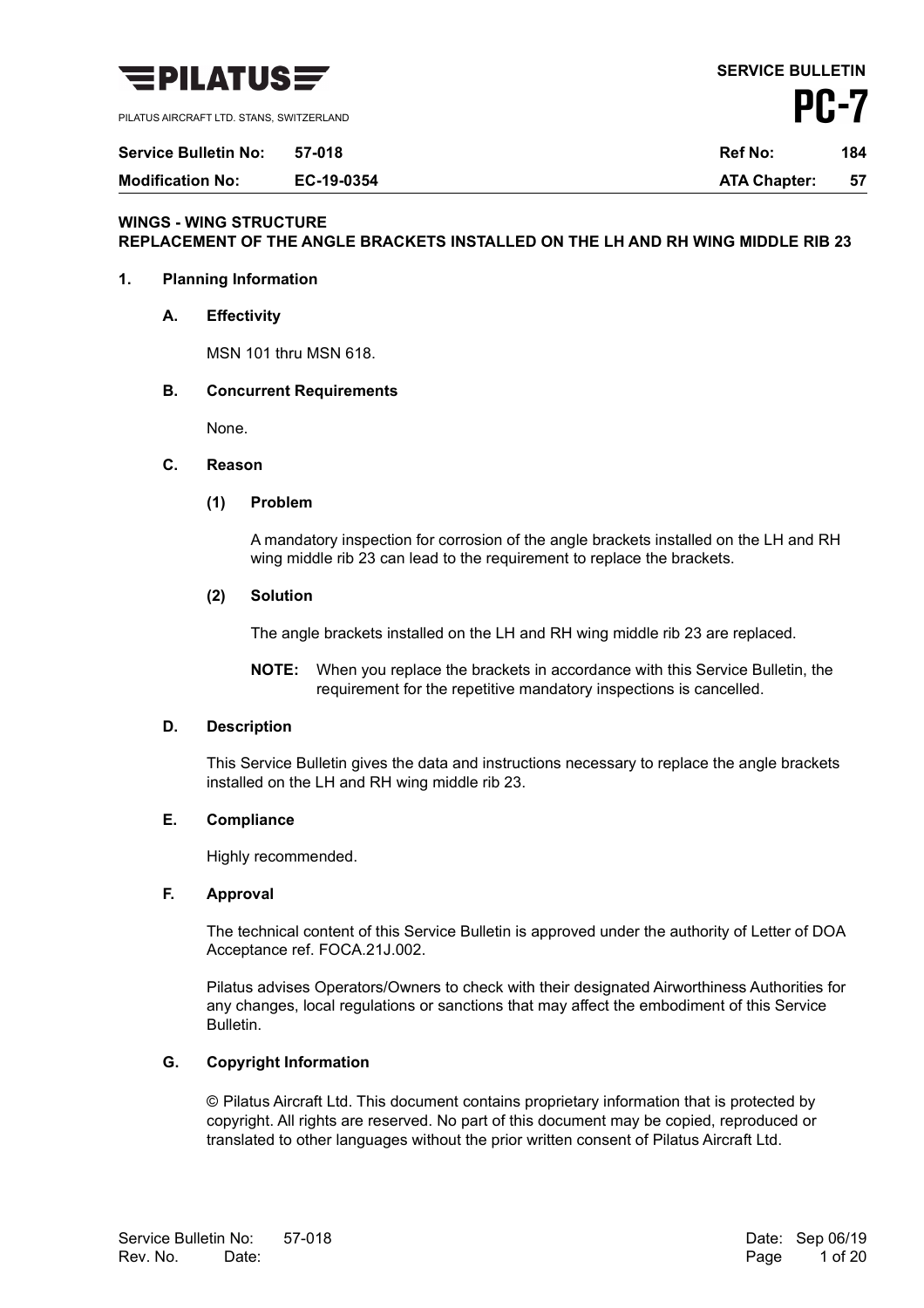

#### **H. Manpower**

|                             | <b>Man-Hours</b> |
|-----------------------------|------------------|
| Preparation                 | 3.00             |
| Replacement of the brackets | 48.00            |
| Repair to Paint Finish      | 3.00             |
| Close-Up                    | 5.00             |
| <b>TOTAL MAN-HOURS</b>      | 59.00            |

#### **I. Weight and Balance**

### **(1) Weight Change**

None.

#### **(2) Moment Change**

None.

#### **J. Electrical Load Data**

Not changed.

#### **K. Software**

Not changed.

#### **L. References**

Aircraft Maintenance Manual (AMM): 20-31-00, 20-40-01, 27-10-01.

Structural Repair Manual (SRM): 51-00-04, 51-20-02, 51-20-03.

Tool and Equipment Manual (TEM): 12-00-12.

#### **M. Publications Affected**

Not applicable.

### **N. Interchangeability of Parts**

Not applicable.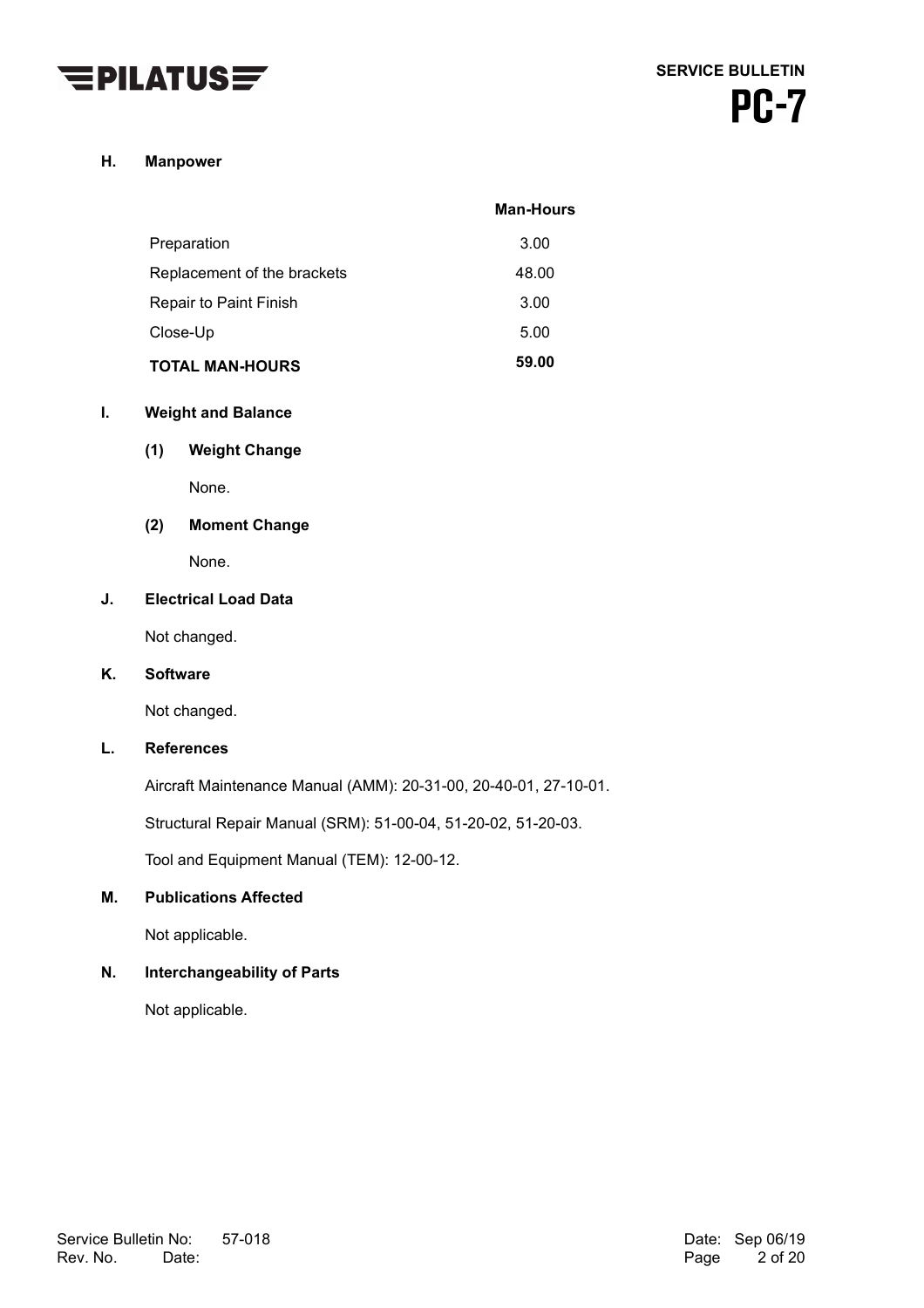

#### **2. Material Information**

#### **A. Material - Price and Availability**

Modification Kit P/N 500.50.07.092 and P/N 500.50.07.093 is required for this Service Bulletin.

Operators who require further information on Price and Availability should contact their Customer Liaison Manager at:

> Pilatus Aircraft Ltd, 6371 Stans, Switzerland.

Operators are requested to advise Pilatus Aircraft Ltd. of the Manufacturer's Serial Number (MSN), the flying hours and landings of aircraft which are allocated for this Service Bulletin using the Service Bulletin Evaluation Form.

**NOTE:** When you order the modification kit from Pilatus Aircraft Ltd, you will also get a parts list. Use the numbers in column 1 (Pos.) to identify the parts in the kit (Ref. Para. 2.B.(1), Column 1).

#### **B. Material Necessary for Each Aircraft**

#### **(1) Material to be Procured**

Modification Kit No. 500.50.07.092 (LH wing).

The table below lists the parts in the Modification Kit (Ref. Para. 2.A.) and the disposition of the replaced parts:

| POS. NO.       | <b>DESCRIPTION</b>  | OLD PART NO.  | <b>QTY</b>                       | DISP.<br><b>CODE</b> | <b>FIG</b> | <b>ITEM</b>                      |
|----------------|---------------------|---------------|----------------------------------|----------------------|------------|----------------------------------|
| 1              | FITTING, RIB 23     | 111.36.07.262 | 1<br>1                           | N<br>D               | 1<br>1     | 12<br>12 <sup>2</sup>            |
| 2              | FITTING, RIB 23     | 111.36.07.263 | 1<br>1                           | N<br>D               | 1<br>1     | 15<br>15                         |
| 3              | FITTING, LH, RIB 23 | 111.36.07.265 | 1<br>1                           | N<br>D               | 1<br>1     | $\overline{2}$<br>$\overline{2}$ |
| 5              | FITTING, LH, RIB 23 | 111.36.07.267 | 1<br>1                           | N<br>D               | 1<br>1     | 16<br>16                         |
| $\overline{7}$ | SHIM, RIB 23        | 111.36.07.264 | $\overline{2}$<br>$\overline{2}$ | N<br>D               | 1<br>1     | 13<br>13                         |
| 8              | <b>NUT PLATE</b>    | 938.42.68.013 | $\overline{2}$<br>$\overline{2}$ | N<br>D               | 1<br>1     | 14<br>14                         |
| 9              | <b>NUT PLATE</b>    | 938.41.33.235 | $\overline{2}$<br>$\overline{2}$ | N<br>D               | 1<br>1     | 1<br>1                           |
| 10             | RIVET, SOLID, CSK   |               | $\overline{2}$                   | N                    |            |                                  |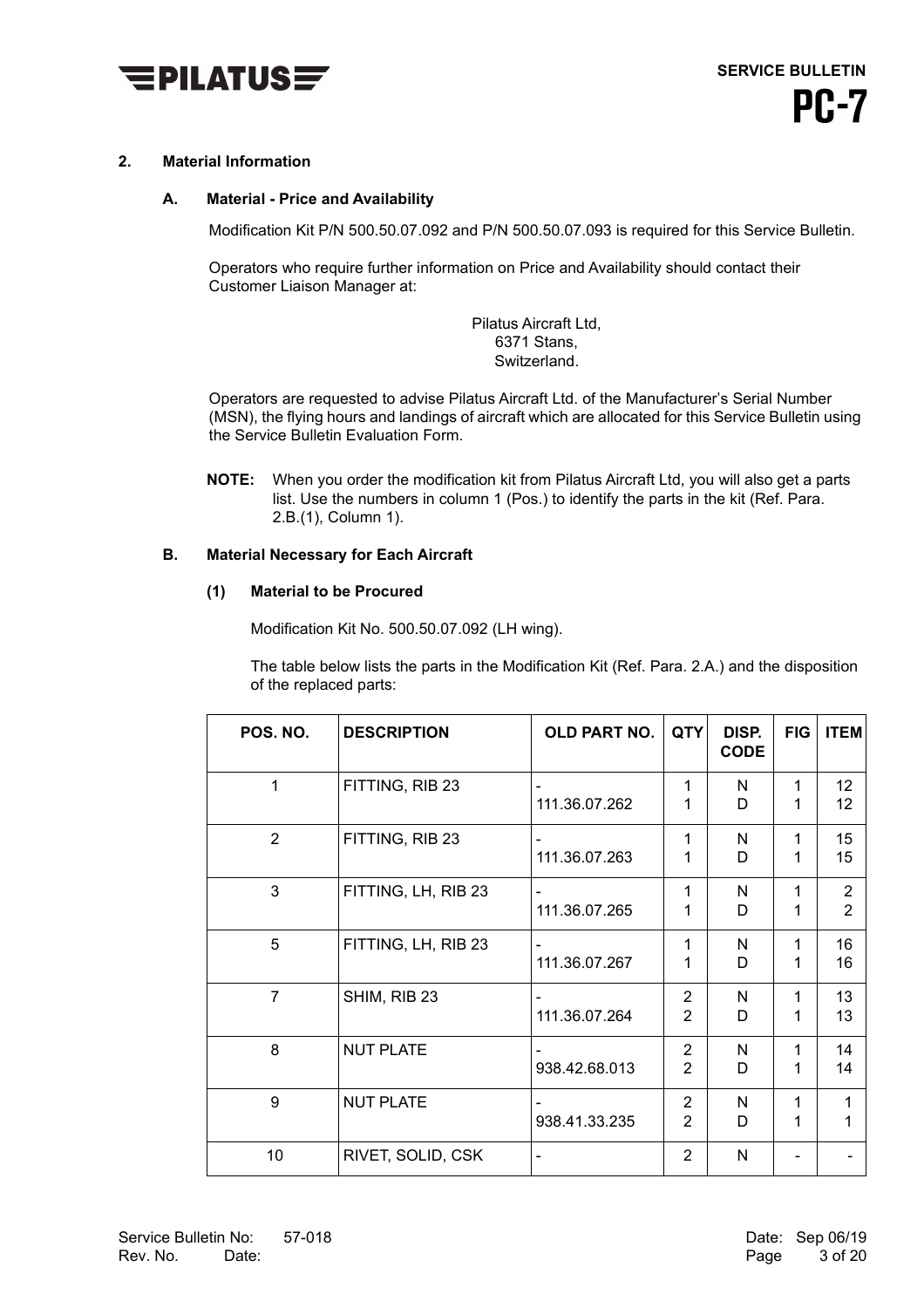# $E$ PILATUS $E$

**SERVICE BULLETIN PC-7** 

| POS. NO.                               | <b>DESCRIPTION</b>   | OLD PART NO. | <b>QTY</b>     | DISP.<br><b>CODE</b> | <b>FIG</b>   | <b>ITEM</b>  |
|----------------------------------------|----------------------|--------------|----------------|----------------------|--------------|--------------|
| 11                                     | RIVET, SOLID, CSK    |              | $\overline{2}$ | N                    |              |              |
| 12                                     | RIVET, SOLID, CSK    | ۰            | $\overline{2}$ | N                    |              |              |
| 13                                     | RIVET, SOLID, CSK    |              | 4              | N                    |              |              |
| 14                                     | RIVET, SOLID, CSK    | -            | $\overline{2}$ | N                    |              |              |
| 15                                     | RIVET, SOLID, HLF-RD |              | 20             | N                    | 1            | D            |
| 16                                     | RIVET, SOLID, HLF-RD | ۰            | 10             | N                    | $\mathbf{1}$ | D            |
| 17                                     | RIVET, SOLID, HLF-RD |              | 1              | N                    | 1            | D            |
| 18                                     | RIVET, SOLID, HLF-RD |              | 1              | N                    | $\mathbf{1}$ | D            |
| 19                                     | RIVET, SOLID, HLF-RD |              | 11             | N                    |              |              |
| 20                                     | RIVET, SOLID, HLF-RD |              | 12             | N                    |              |              |
| 21                                     | RIVET, BLIND, HLF-RD | ÷.           | 51             | N                    | 1            | A            |
| 22                                     | RIVET, BLIND, HLF-RD | -            | 14             | N                    | $\mathbf{1}$ | A            |
| 23                                     | RIVET, BLIND, CSK    | ÷,           | 6              | N                    |              | B            |
| 24                                     | RIVET, BLIND, CSK    |              | 30             | N                    | $\mathbf{1}$ | $\mathsf{C}$ |
| Disposition Codes: D - Discard N - New |                      |              |                |                      |              |              |

Modification Kit No. 500.50.07.093 (RH wing).

The table below lists the parts in the Modification Kit (Ref. Para. 2.A.) and the disposition of the replaced parts:

| POS. NO. | <b>DESCRIPTION</b>          | OLD PART NO.       | <b>QTY</b>          | DISP.<br><b>CODE</b> | <b>FIG</b> | <b>ITEM</b>     |
|----------|-----------------------------|--------------------|---------------------|----------------------|------------|-----------------|
| 1        | FITTING, RIB 23 (262)       | 111.36.07.262      | 1<br>1              | N<br>D               | 1          | 12<br>12        |
| 2        | FITTING, RIB 23 (263)       | ۰<br>111.36.07.263 | 1<br>1              | N<br>D               | 1          | 15<br>15        |
| 4        | FITTING, RH, RIB 23 (266) - | 111.36.07.266      |                     | N<br>D               |            | $\sqrt{3}$<br>3 |
| 6        | FITTING, RH, RIB 23 (268)-  | 111.36.07.268      | 4                   | N<br>D               | 1          | 17<br>17        |
| 7        | SHIM, RIB 23                | 111.36.07.264      | $\overline{2}$<br>2 | N<br>D               |            | 13<br>13        |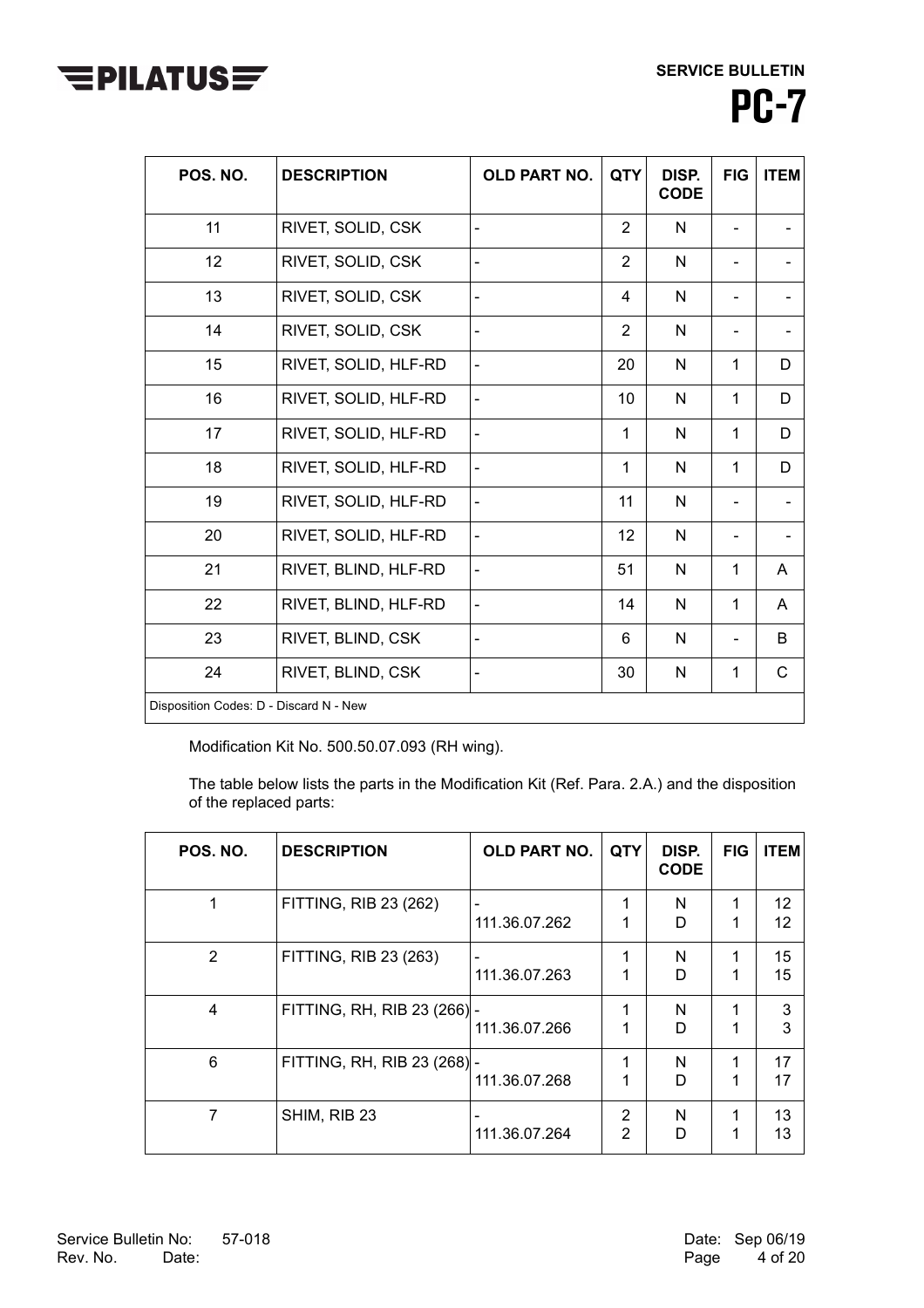## $E$ PILATUS $E$

**SERVICE BULLETIN**



| POS. NO.                               | <b>DESCRIPTION</b>   | OLD PART NO.  | <b>QTY</b>                       | DISP.<br><b>CODE</b> | <b>FIG</b>        | <b>ITEM</b> |
|----------------------------------------|----------------------|---------------|----------------------------------|----------------------|-------------------|-------------|
| 8                                      | <b>NUT PLATE</b>     | 938.42.68.013 | $\overline{2}$<br>$\overline{2}$ | N<br>D               | $\mathbf{1}$<br>1 | 14<br>14    |
| 9                                      | <b>NUT PLATE</b>     | 938.41.33.235 | $\overline{2}$<br>$\overline{2}$ | N<br>D               | 1<br>1            | 1<br>1      |
| 10                                     | RIVET, SOLID, CSK    |               | $\overline{2}$                   | N                    |                   |             |
| 11                                     | RIVET, SOLID, CSK    |               | $\overline{2}$                   | $\mathsf{N}$         | $\blacksquare$    |             |
| 12                                     | RIVET, SOLID, CSK    |               | $\overline{2}$                   | N                    |                   |             |
| 13                                     | RIVET, SOLID, CSK    |               | 4                                | N                    |                   |             |
| 14                                     | RIVET, SOLID, CSK    |               | $\overline{2}$                   | N                    |                   |             |
| 15                                     | RIVET, SOLID, HLF-RD |               | 20                               | N                    | $\mathbf{1}$      | D           |
| 16                                     | RIVET, SOLID, HLF-RD |               | 10                               | N                    | $\mathbf{1}$      | D           |
| 17                                     | RIVET, SOLID, HLF-RD |               | $\mathbf{1}$                     | N                    | $\mathbf{1}$      | D           |
| 18                                     | RIVET, SOLID, HLF-RD |               | $\mathbf{1}$                     | N                    | $\mathbf{1}$      | D           |
| 19                                     | RIVET, SOLID, HLF-RD |               | 11                               | N                    |                   |             |
| 20                                     | RIVET, SOLID, HLF-RD |               | 12                               | N                    |                   |             |
| 21                                     | RIVET, BLIND, HLF-RD |               | 51                               | N                    | $\mathbf{1}$      | A           |
| 22                                     | RIVET, BLIND, HLF-RD |               | 14                               | N                    | $\mathbf{1}$      | A           |
| 23                                     | RIVET, BLIND, CSK    |               | 6                                | N                    |                   | B           |
| 24                                     | RIVET, BLIND, CSK    |               | 30                               | N                    | 1                 | C           |
| Disposition Codes: D - Discard - N New |                      |               |                                  |                      |                   |             |

## **(2) Operator Supplied Materials (Ref. AMM, 20-31-00):**

| <b>MATERIAL NO. IDESCRIPTION</b> |                                         | <b>QTY</b> | <b>REMARKS</b>                           |
|----------------------------------|-----------------------------------------|------------|------------------------------------------|
| P01-010                          | <b>SOLVENT</b>                          | A/R        | Or equivalent                            |
| P02-031                          | ABSORBENT PAPER                         | A/R        | Or equivalent                            |
| P04-012                          | <b>CORROSION</b><br><b>PREVENTATIVE</b> | A/R        | Or equivalent                            |
| P04-039                          | <b>CORROSION</b><br><b>PREVENTATIVE</b> | A/R        | I Alternative to Material No.<br>P04-012 |
| P07-007                          | <b>PRIMER</b>                           | A/R        | Or equivalent                            |
| P07-021                          | <b>ALODINE 1132</b>                     | A/R        | Or equivalent                            |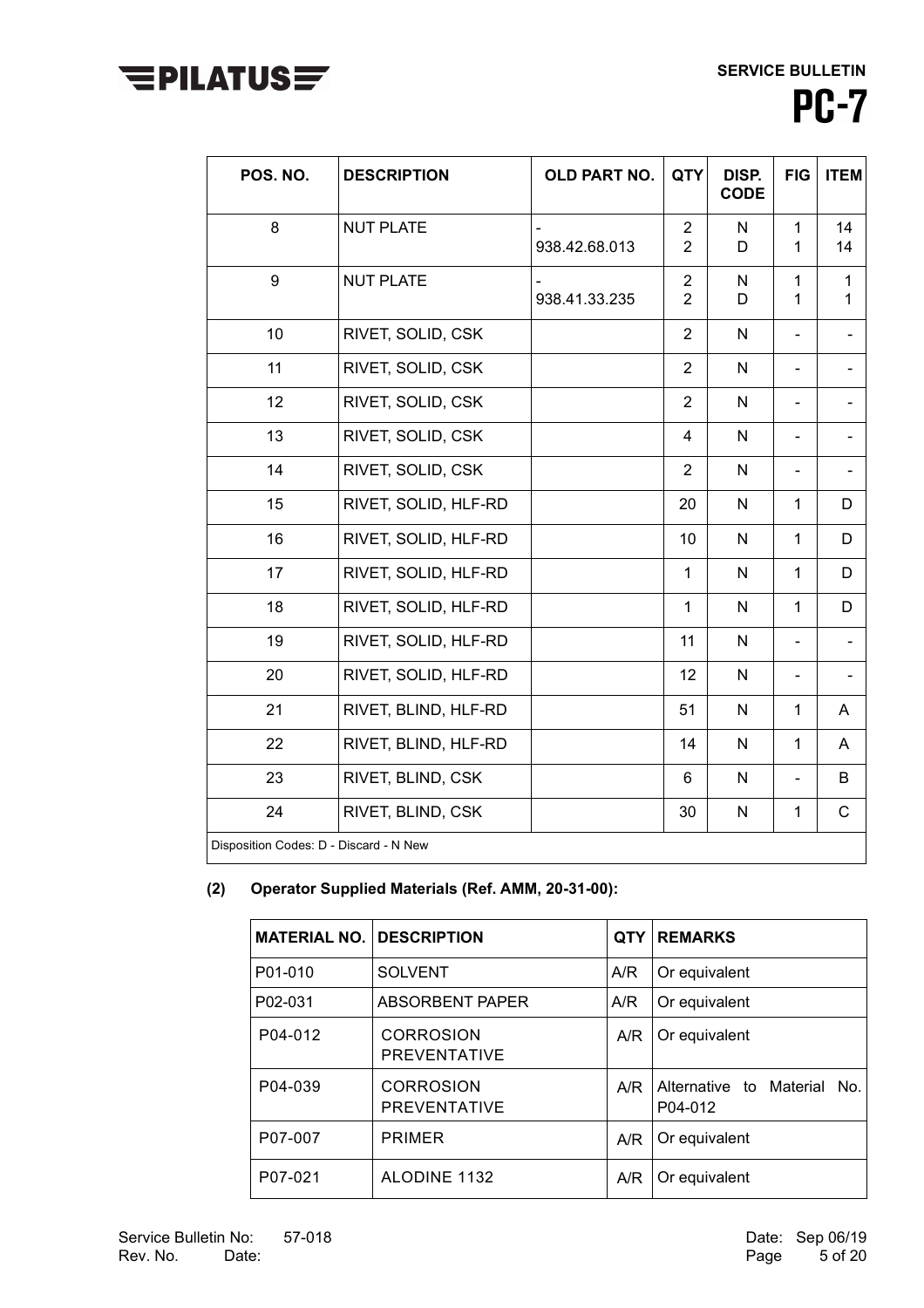

| MATERIAL NO.   DESCRIPTION |                  | <b>QTY REMARKS</b>    |
|----------------------------|------------------|-----------------------|
| P08-074                    | SEALANT          | $A/R$   Or equivalent |
| P <sub>10-015</sub>        | CPC ARDROX AV 30 | $AYR$   Or equivalent |

## **C. Material Necessary for Each Spare**

None.

#### **D. Re-identified Parts**

None.

### **E. Tooling - Cost and Availability**

None.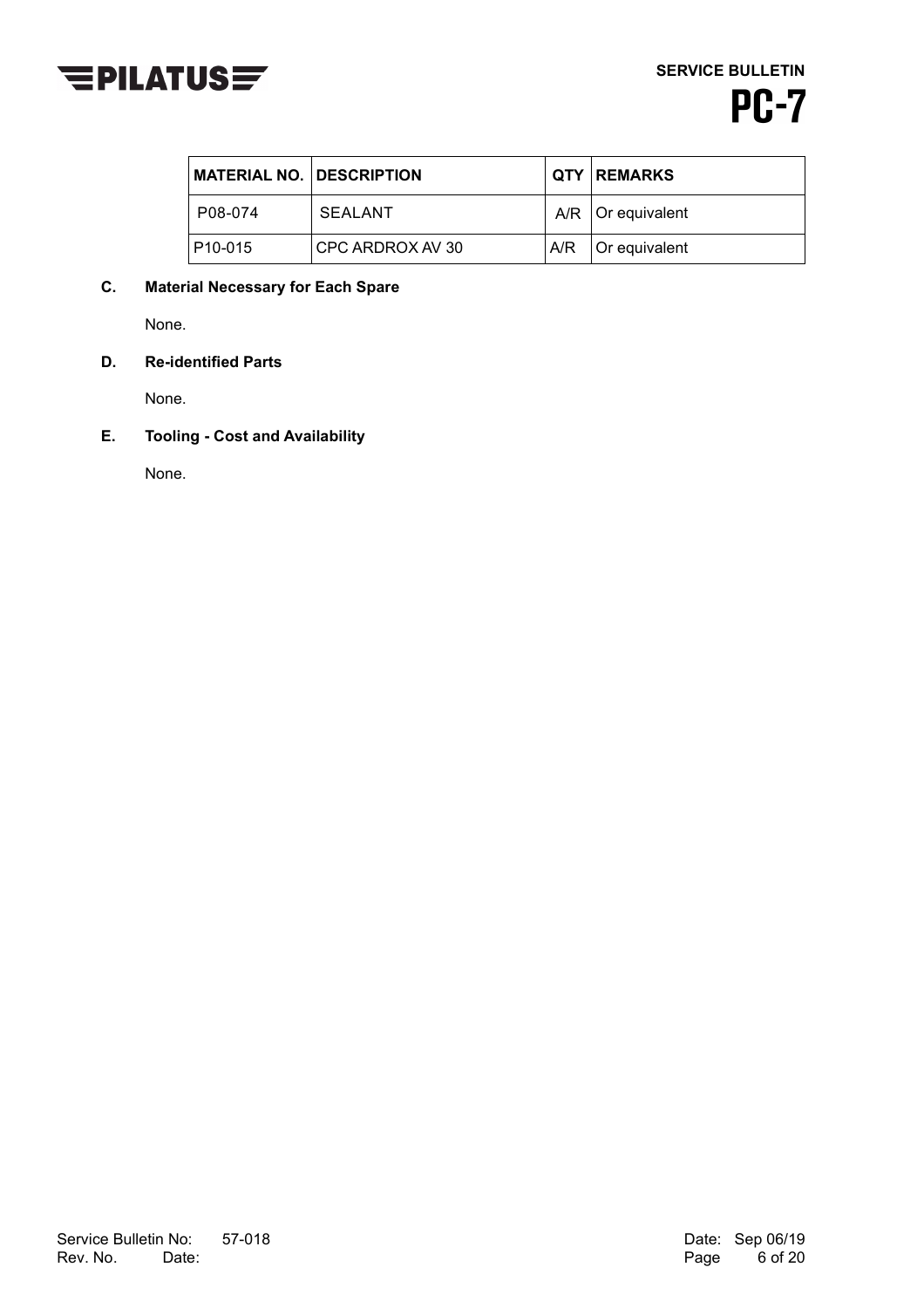

#### **3. Accomplishment Instructions**

**WARNING:** WEAR EYE PROTECTION WHEN YOU DRILL COMPONENTS. HOT AND SHARP SWARF AND PARTICLES OF MATERIAL CAN CAUSE INJURY TO PERSONNEL.

- **WARNING:** BE CAREFUL WHEN YOU USE THE CONSUMABLE MATERIALS. OBEY THE MANUFACTURERS HEALTH AND SAFETY INSTRUCTIONS BEFORE.
- **NOTE:** The metal work tool kit, P/N 990.00.02.011, is required for this modification (Ref. TEM 12-00- 12).

#### **A. Preparation**

- (1) Put a warning sign "DO NOT OPERATE THE FLIGHT CONTROLS" in the front and rear cockpits.
- (2) Remove the left and/or right aileron (Ref. AMM, 27-10-01, Page Block 401).

#### **B. Modification**

**NOTE:** This procedure is applicable to the LH and RH wing middle rib 23.

#### **(1) Removal (Ref. Fig. 1)**

- (a) Remove the aileron outboard-bearing support:
	- 1 Remove the bolts (9), the washers (8) and, if necessary, the bonding strap  $(7).$
	- 2 Remove and the bolts (10) and the washers (11).
	- 3 Remove the aileron outboard-bearing support (6) and the aileron trim shims (if installed).

**NOTE:** Make a note of the position of the aileron trim shims (if installed).

- 4 Clean the bolts (9) and (10) with the absorbent paper (Material No. P02-031) made moist with the solvent (Material No. P01-010).
- 5 Make sure the threads of the bolts (9) and (10) are in good condition and that there is no sign of corrosion.
- (b) Get access to the rib 23 fittings.
	- 1 Use the applicable diameter drill and remove the rivets (Ref. Fig. 1, Sheet 2) (Ref. SRM, 51-00-04) from the wing lower-outer skin (4) to get access to the outboard angle brackets installed on the middle rib 23.
	- 2 Use the applicable diameter drill and remove the rivets (Ref. Fig. 1, Sheet 2) (Ref. SRM, 51-00-04) from the wing lower-inner skin (5) to get access to inboard angle brackets installed on the middle rib 23.
	- 3 Carefully move the wing lower-inner skin (5) and the wing lower-outer skin (4) and hold in position to get access to the angle brackets.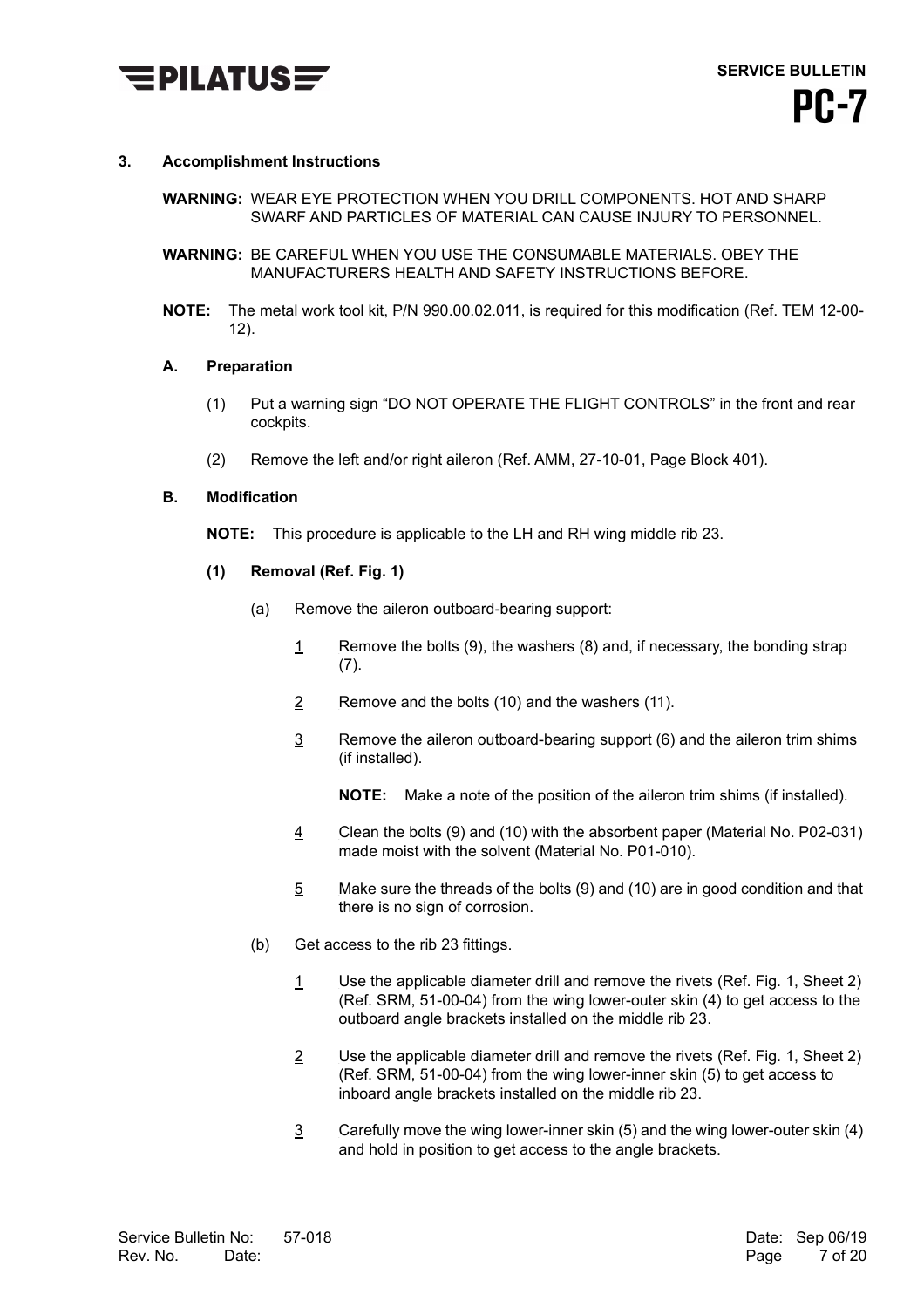

- 4 Clean the work area with absorbent paper (Material No. P02-031) made moist with the solvent (Material No. P01-010).
- (c) Remove the rib 23 fittings.
	- 1 Use the applicable diameter drill and remove the rivets (Ref. SRM, 51-00-04) from the rib 23 fittings (2) and (16) (LH) (or (3) and (17) (RH)).
	- 2 Remove and discard the rib 23 fittings (2) and (16) (LH) (or (3) and (17) (RH)) from the middle rib 23.
	- 3 Use the applicable diameter drill and remove the rivets (Ref. SRM, 51-00-04) from the rib 23 fittings (12) and (15).
	- 4 Remove and discard the rib 23 fittings (12) and (15) from the middle rib 23.
	- 5 Remove all the unwanted material, as a result of the rivet removal, from the work area.
	- 6 Clean the work area with absorbent paper (Material No. P02-031) made moist with the solvent (Material No. P01-010).

#### **(2) Installation (Ref. Fig. 1)**

- (a) Put the new rib 23 fittings (2) (Pos. No. 3) and (16) (Pos. No. 5) (LH) (or (3) (Pos. No. 4) and (17) (Pos. No. 6) (RH)) in position on the middle rib 23.
- (b) Use gripper pins (or equivalent) to hold the new rib 23 fittings (2) (Pos. No. 3) and (16) (Pos. No. 5) (LH) (or (3) (Pos. No. 4) and (17) (Pos. No. 6) (RH)) in position on the middle rib 23.
- (c) Make sure that the pre-drilled holes in the rib 23 fittings (2) (Pos. No. 3) and (16) (Pos. No. 5) (LH) (or (3) (Pos. No. 4) and (17) (Pos. No. 6) (RH)) align with the existing holes in the middle rib 23.
- (d) Use a 2,4 mm (0.10 in.) diameter drill and make the rivet holes, through the predrilled holes of the new the rib 23 fitting (2) (Pos. No. 3) (LH) (or (3) (Pos. No. 4) (RH)) into:
	- The new the rib 23 fitting (16) (Pos. No. 5) (LH) (or (17) (Pos. No. 6) (RH)).
- (e) Use a 3,3 mm (0.13 in.) diameter drill and increase the diameter of the rivet holes in the new rib 23 fittings (2) (Pos. No. 3) and (16) (Pos. No. 5) (LH) (or (3) (Pos. No. 4) and (17) (Pos. No. 6) (RH)).
- (f) Put the new rib 23 fittings (12) (Pos. No. 1) and (15) (Pos. No. 2) (LH and RH) in position on the middle rib 23.
- (g) Use gripper pins (or equivalent) to hold the new rib 23 fittings (12) (Pos. No. 1) and (15) (Pos. No. 2) (LH and RH) in position on the middle rib 23.
- (h) Make sure that the pre-drilled holes in the new rib 23 fittings (12) (Pos. No. 1) and (15) (Pos. No. 2) (LH and RH) align with the existing holes in the middle rib 23.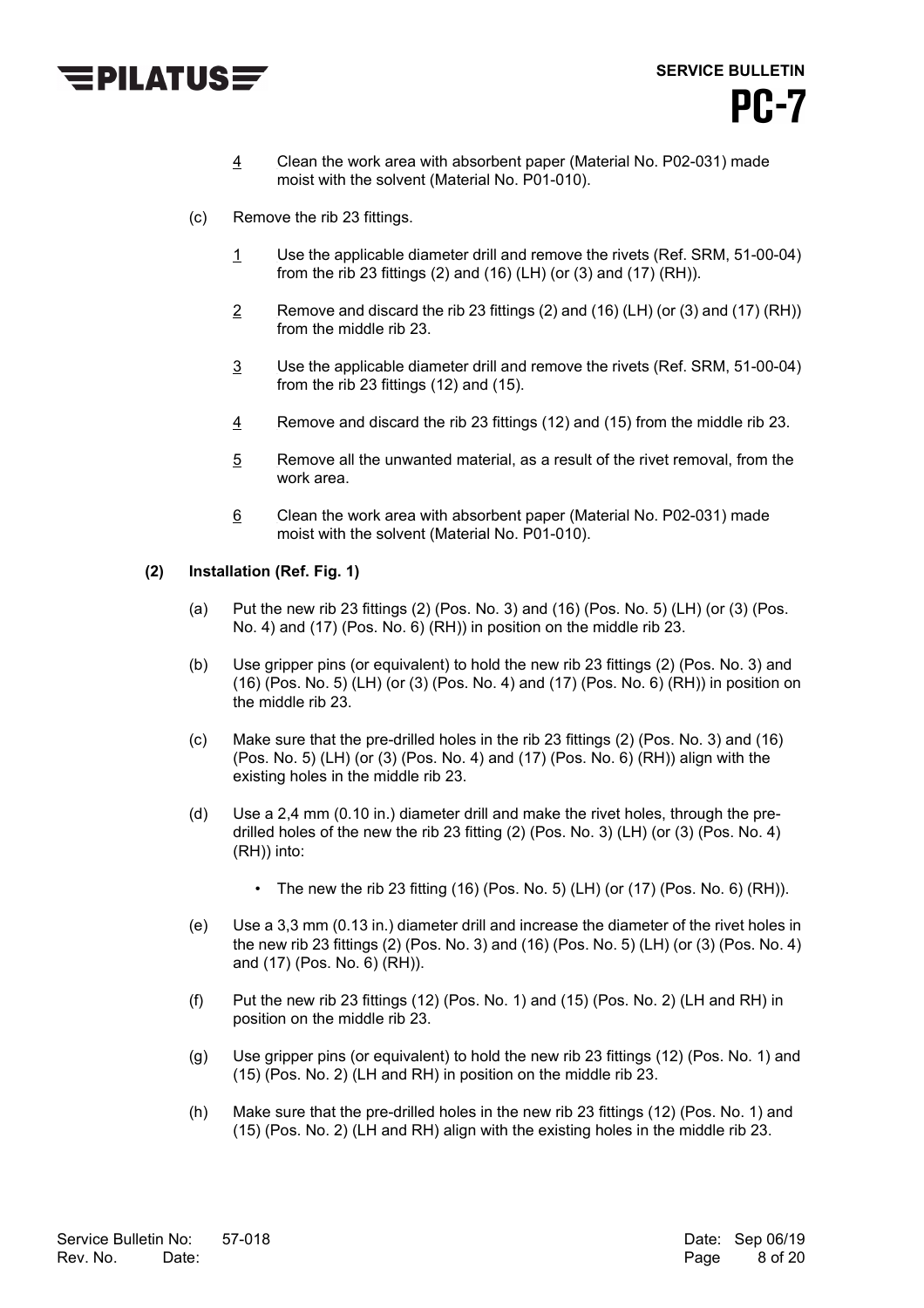## $\equiv$ PILATUS $\equiv$

- (i) Use a 2,4 mm (0.10 in.) diameter drill and make the rivet holes, through the predrilled holes of the new rib 23 fitting (12) (Pos. No. 1) (LH and RH) into:
	- The new the rib 23 fitting (15) (Pos. No. 2) (LH and RH).
- (j) Use a 3,3 mm (0.13 in.) diameter drill and increase the diameter of the rivet holes in the new rib 23 fittings (12) (Pos. No. 1) and (15) (Pos. No. 2) (LH and RH).
- (k) Release the wing lower-inner skin (5) and the wing lower-outer skin (4) and use gripper pins (or equivalent) to hold them in position.
- (l) Mark the centre of the holes for the bolts (9) for the aileron outboard-bearing support in:
	- The new rib 23 fitting (2) (Pos. No. 3) (LH) or
	- The new rib 23 fitting (3) (Pos. No. 4) (RH)
	- The new rib 23 fitting (16) (Pos. No. 5) (LH) or
	- The new rib 23 fitting  $(17)$  (Pos. No. 6) (RH).
- (m) Mark the centre of the holes for the bolts (10) for the aileron outboard-bearing support in:
	- The new rib 23 fitting (12) (Pos. No. 1) (LH and RH)
	- The new rib 23 fitting (15) (Pos. No. 2) (LH and RH).
- (n) Remove the gripper pins (or equivalent) and carefully move and hold in position the wing lower-inner skin (5) and the wing lower-outer skin (4) to get access to the angle brackets.
- (o) Remove the gripper pins (or equivalent) and remove the new rib 23 fittings (2) (Pos. No. 3) and (16) (Pos. No. 5) (LH) (or (3) (Pos. No. 4) and (17) (Pos. No. 6) (RH)) from the middle rib 23.
- (p) Remove the gripper pins (or equivalent) and remove the new rib 23 fittings (12) (Pos. No. 1) and (15) (Pos. No. 2) (LH and RH) from the middle rib 23.
- (q) Install the nut plates on the rib 23 fittings.
	- 1 Use a 3,3 mm (0.13 in.) diameter drill to make the bolt holes in the positions you marked in Para. B.2.(l) in these rib 23 fittings:
		- The new rib 23 fitting (2) (Pos. No. 3) (LH) or
		- The new rib 23 fitting  $(3)$  (Pos. No. 4) (RH)
		- The new rib 23 fitting (16) (Pos. No. 5) (LH) or
		- The new rib 23 fitting  $(17)$  (Pos. No. 6) (RH).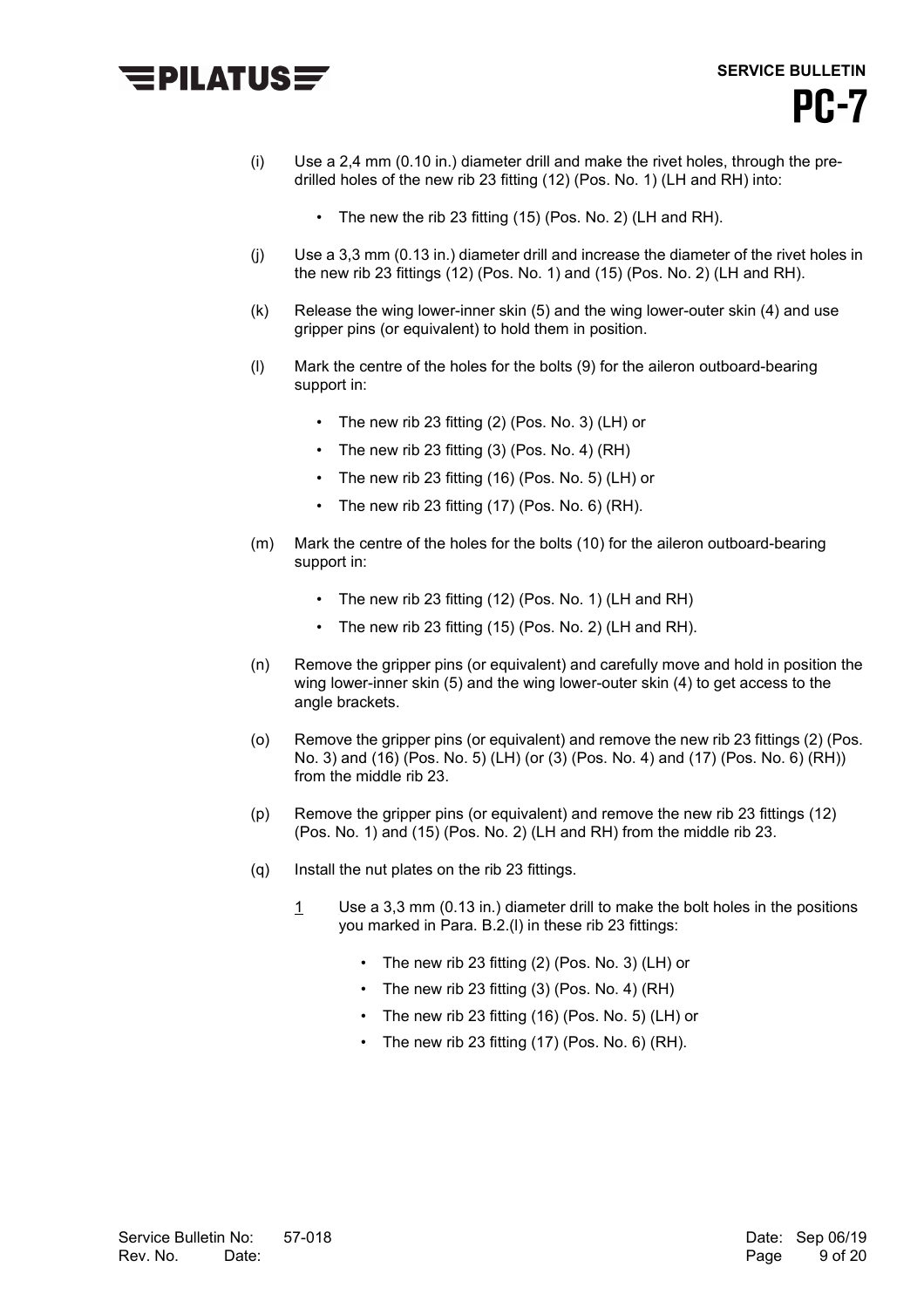# $\equiv$ Pilatus $\equiv$

**PC-7** 

**SERVICE BULLETIN**

- $2$  Use a 4,8 mm (0.19 in.) diameter drill and increase the diameter of the bolt holes.
	- The new rib 23 fitting (2) (Pos. No. 3) (LH) or
	- The new rib 23 fitting (3) (Pos. No. 4) (RH)
	- The new rib 23 fitting (16) (Pos. No. 5) (LH) or
	- The new rib 23 fitting  $(17)$  (Pos. No. 6) (RH).
- 3 Put the new nut plates (1) (Pos. No. 9) in position on these rib 23 fittings and align the bolt holes and use clamps (or equivalent) to hold in position:
	- The new rib 23 fitting (2) (Pos. No. 3) (LH) or
	- The new rib 23 fitting (3) (Pos. No. 4) (RH)
	- The new rib 23 fitting (16) (Pos. No. 5) (LH) or
	- The new rib 23 fitting  $(17)$  (Pos. No. 6) (RH).
- $\frac{4}{1}$  Use a 2,4 mm (0.10 in.) diameter drill and make the rivet holes through the pre-drilled holes of the new nut plates (1) (Pos. No. 9) in these rib 23 fittings:
	- The new rib 23 fitting (2) (Pos. No. 3) (LH) or
	- The new rib 23 fitting  $(3)$  (Pos. No. 4) (RH)
	- The new rib 23 fitting (16) (Pos. No. 5) (LH) or
	- The new rib 23 fitting  $(17)$  (Pos. No. 6) (RH).
- 5 Remove the clamps (or equivalent) and remove the new nut plates (1) (Pos. No. 9) from the rib 23 fittings.
- 6 Use clamps (or equivalent) to hold the new rib 23 shims (13) (Pos. No. 7) in position on these rib 23 fittings:
	- The new rib 23 fitting (12) (Pos. No. 1) (LH and RH)
	- The new rib 23 fitting (15) (Pos. No. 2) (LH and RH).
- $\overline{7}$  Use a 3,3 mm (0.13 in.) diameter drill to make the bolt holes in the positions you marked in Para. B.2. (m) in these rib 23 fittings and in the rib 23 shims (13) (Pos. No. 7):
	- The new rib 23 fitting (12) (Pos. No. 1) (LH and RH)
	- The new rib 23 fitting (15) (Pos. No. 2) (LH and RH).
- 8 Use a 4,8 mm (0.19 in.) diameter drill and increase the diameter of the bolt holes.
- 9 Use a 2,4 mm (0.10 in.) diameter drill and make the rivet holes for the nut plates, through the pre-drilled holes of the new rib 23 shims (13) (Pos. No. 7) in these rib 23 fittings:
	- The new rib 23 fitting (12) (Pos. No. 1) (LH and RH)
	- The new rib 23 fitting (15) (Pos. No. 2) (LH and RH).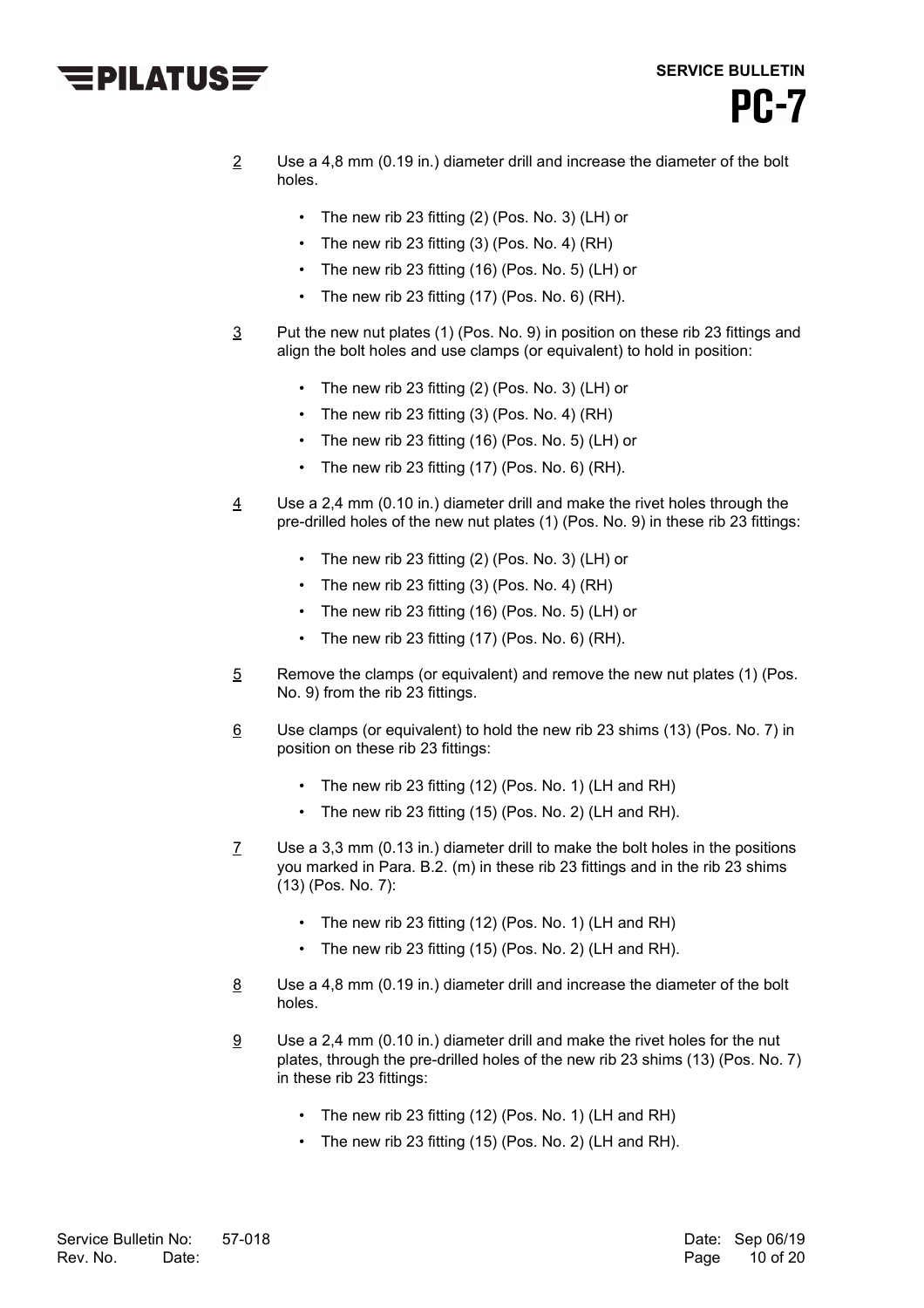## $\equiv$ PILATUS $\equiv$

- **SERVICE BULLETIN PC-7**
- 10 Remove the clamps (or equivalent) and remove the new rib 23 shims (13) (Pos. No. 7) from the rib 23 fittings.
- 11 Deburr all the rivet holes and the bolt holes in these components:
	- The new rib 23 fitting (2) (Pos. No. 3) (LH) or
	- The new rib 23 fitting (3) (Pos. No. 4) (RH)
	- The new rib 23 fitting (16) (Pos. No. 5) (LH) or
	- The new rib 23 fitting (17) (Pos. No. 6) (RH)
	- The new rib 23 fitting (12) (Pos. No. 1) (LH and RH)
	- The new rib 23 fitting (15) (Pos. No. 2) (LH and RH)
	- The new rib 23 shims (13) (Pos. No. 7).
- 12 Apply a layer of alodine 1132 (Material No. P07-021) to the rivet holes and bolt holes in these components:
	- The new rib 23 fitting (2) (Pos. No. 3) (LH) or
	- The new rib 23 fitting  $(3)$  (Pos. No. 4) (RH)
	- The new rib 23 fitting (16) (Pos. No. 5) (LH) or
	- The new rib 23 fitting  $(17)$  (Pos. No. 6) (RH)
	- The new rib 23 fitting (12) (Pos. No. 1) (LH and RH)
	- The new rib 23 fitting (15) (Pos. No. 2) (LH and RH)
	- The new rib 23 shims (13) (Pos. No. 7).
- 13 Apply a layer of sealant (Material No. P08-074 or approved alternative) on the mating surfaces between these components:
	- The new rib 23 fitting (2) (Pos. No. 3) (LH) or
	- The new rib 23 fitting  $(3)$  (Pos. No. 4) (RH)
	- The new rib 23 fitting (16) (Pos. No. 5) (LH) or
	- The new rib 23 fitting  $(17)$  (Pos. No. 6) (RH)
	- The new rib 23 fitting (12) (Pos. No. 1) (LH and RH)
	- The new rib 23 fitting (15) (Pos. No. 2) (LH and RH)
	- The new rib 23 shims (13) (Pos. No. 7)
	- The new nut plates (1) (Pos. No. 9)
	- The new nut plates (14) (Pos. No. 8).
- 14 Put the new nut plates (1) (Pos. No. 9) in position on these rib 23 fittings and align the rivet and bolt holes and use clamps and/or gripper pins (or equivalent) to hold in position:
	- The new rib 23 fitting (2) (Pos. No. 3) (LH) or
	- The new rib 23 fitting (3) (Pos. No. 4) (RH)
	- The new rib 23 fitting (16) (Pos. No. 5) (LH) or
	- The new rib 23 fitting  $(17)$  (Pos. No. 6) (RH).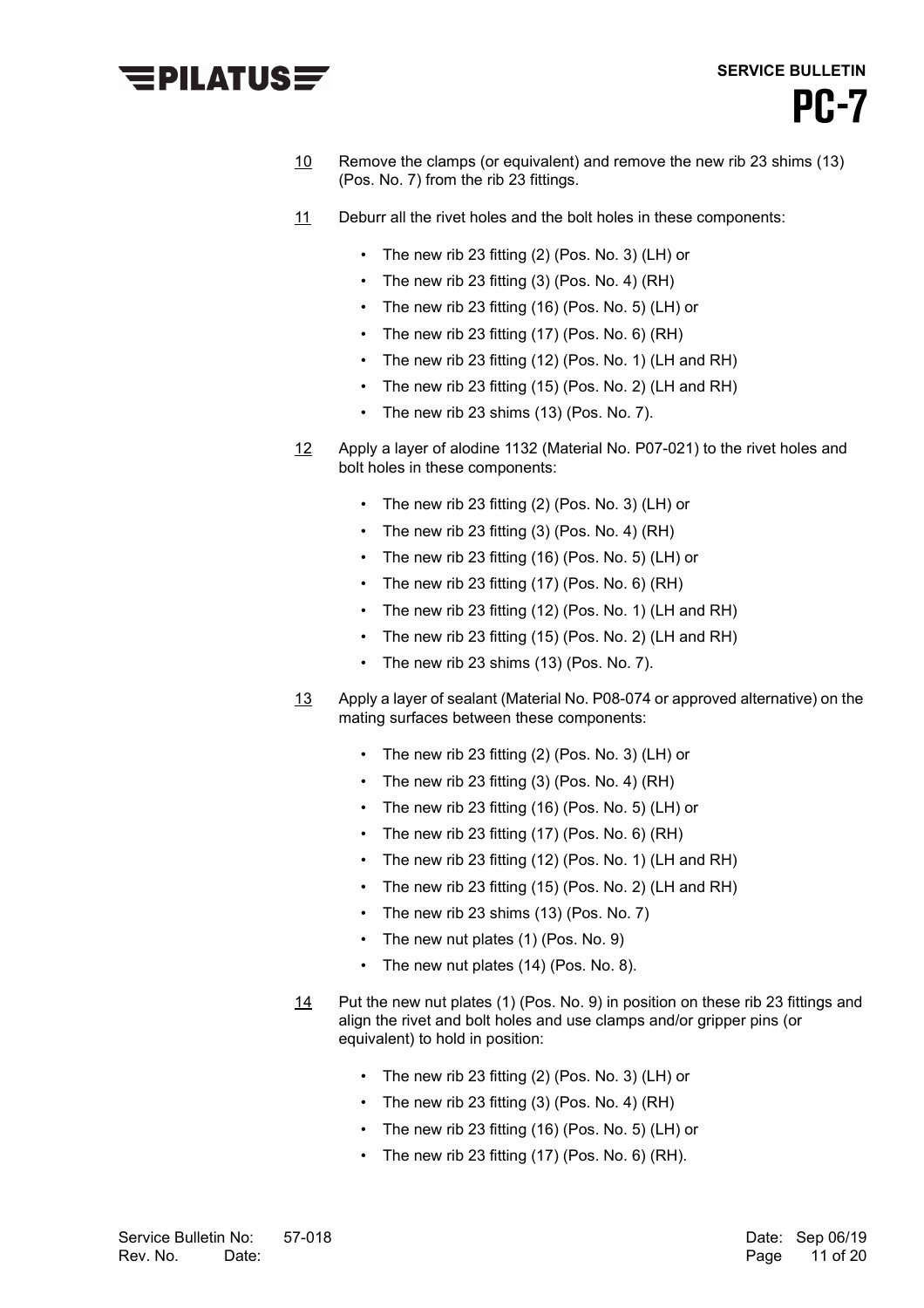# $\equiv$ PILATUS $\equiv$

- 15 Apply a layer of sealant (Material No. P08-074) on each rivet before you install it.
- 16 Install the rivets (Pos. No. 10, or Pos. No. 11, or Pos. No. 12) in the new nut plates (1) (Pos. No. 9) (Ref. SRM, 51-00-04).
	- **NOTE:** Use the correct rivet (Pos. No. 10, or Pos. No. 11, or Pos. No. 12), the rivet length is to be determined on installation.
- 17 Use absorbent paper (Material No. P02-031) and solvent (Material No. P01-010 or approved alternative) to remove unwanted sealant.
- 18 Put the new nut plates (14) (Pos. No. 8) and the new rib 23 shims (13) (Pos. No. 7) in position on these rib 23 fittings and align the rivet and bolt holes and use clamps and/or gripper pins (or equivalent) to hold in position:
	- The new rib 23 fitting (12) (Pos. No. 1) (LH and RH)
	- The new rib 23 fitting (15) (Pos. No. 2) (LH and RH).
- 19 Apply a layer of sealant (Material No. P08-074) on each rivet before you install it.
- 20 Install the rivets (Pos. No. 12, or Pos. No. 13, or Pos. No. 14) in the new nut plates (14) (Pos. No. 8) (Ref. SRM, 51-00-04).
	- **NOTE:** Use the correct rivet (Pos. No. 12, or Pos. No. 13, or Pos. No. 14), the rivet length is to be determined on installation.
- 21 Use absorbent paper (Material No. P02-031) and solvent (Material No. P01-010 or approved alternative) to remove unwanted sealant.
- (r) Install the rib 23 fittings.
	- 1 Apply a layer of alodine 1132 (Material No. P07-021) to the rivet holes in the middle rib 23.
	- 2 Apply a layer of sealant (Material No. P08-074 or approved alternative) on the mating surfaces between the structure of the middle rib 23 and these components:
		- The new rib 23 fitting (2) (Pos. No. 3) (LH) or
		- The new rib 23 fitting (3) (Pos. No. 4) (RH)
		- The new rib 23 fitting (16) (Pos. No. 5) (LH) or
		- The new rib 23 fitting  $(17)$  (Pos. No. 6) (RH).
	- 3 Use gripper pins (or equivalent) to hold these rib 23 fittings in position on the middle rib 23:
		- The new rib 23 fitting (2) (Pos. No. 3) (LH) or
		- The new rib 23 fitting (3) (Pos. No. 4) (RH)
		- The new rib 23 fitting (16) (Pos. No. 5) (LH) or
		- The new rib 23 fitting  $(17)$  (Pos. No. 6) (RH).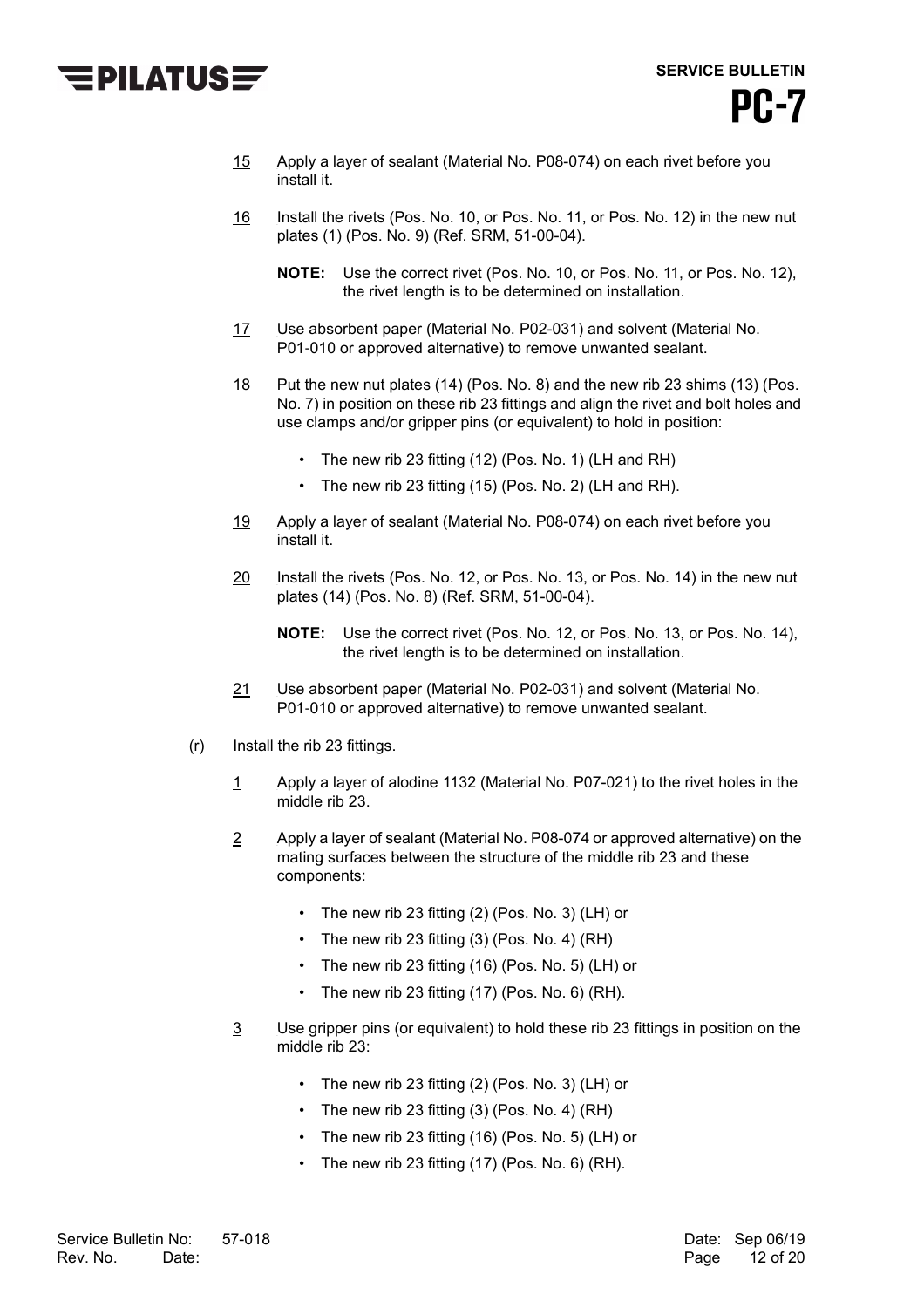

- 4 Apply a layer of sealant (Material No. P08-074) on each rivet before you install it.
- 5 Install the rivets (Pos. No. 19) in these rib 23 fittings (Ref. SRM, 51-00-04):
	- The new rib 23 fitting (2) (Pos. No. 3) (LH) or
	- The new rib 23 fitting (3) (Pos. No. 4) (RH)
	- The new rib 23 fitting (16) (Pos. No. 5) (LH) or
	- The new rib 23 fitting  $(17)$  (Pos. No. 6)  $(RH)$ .
- 6 Use absorbent paper (Material No. P02-031) and solvent (Material No. P01-010 or approved alternative) to remove unwanted sealant.
- 7 Apply a layer of alodine 1132 (Material No. P07-021) to the rivet holes in the middle rib 23.
- 8 Apply a layer of sealant (Material No. P08-074 or approved alternative) on the mating surfaces between the structure of the middle rib 23 and these components:
	- The new rib 23 fitting (12) (Pos. No. 1) (LH and RH)
	- The new rib 23 fitting (15) (Pos. No. 2) (LH and RH).
- 9 Use gripper pins (or equivalent) to hold these rib 23 fittings in position on the middle rib 23:
	- The new rib 23 fitting (12) (Pos. No. 1) (LH and RH)
	- The new rib 23 fitting (15) (Pos. No. 2) (LH and RH).
- 10 Apply a layer of sealant (Material No. P08-074) on each rivet before you install it.
- 11 Install the rivets (Pos. No. 20) in these rib 23 fittings (Ref. SRM, 51-00-04):
	- The new rib 23 fitting (12) (Pos. No. 1) (LH and RH)
	- The new rib 23 fitting (15) (Pos. No. 2) (LH and RH).
- 12 Use absorbent paper (Material No. P02-031) and solvent (Material No. P01-010 or approved alternative) to remove unwanted sealant.
- (s) Apply a layer of CPC Ardrox AV 30 (Material No. P10-015) to the nut plates (1) (Pos. No. 9) and the nut plates (14) (Pos. No. 8) (Ref. AMM, 20-40-01-201).
- (t) Close the access to the rib 23 fittings.
	- 1 Remove all the unwanted material, all equipment and tools from the work area before you close the access.
	- 2 Apply a layer of sealant (Material No. P08-074 or approved alternative) on the mating surfaces between the wing structure, the wing lower-inner skin (4) and the wing lower-outer skin (5).
	- 3 Put the wing lower-inner skin (4) and the wing lower-outer skin (5) in position.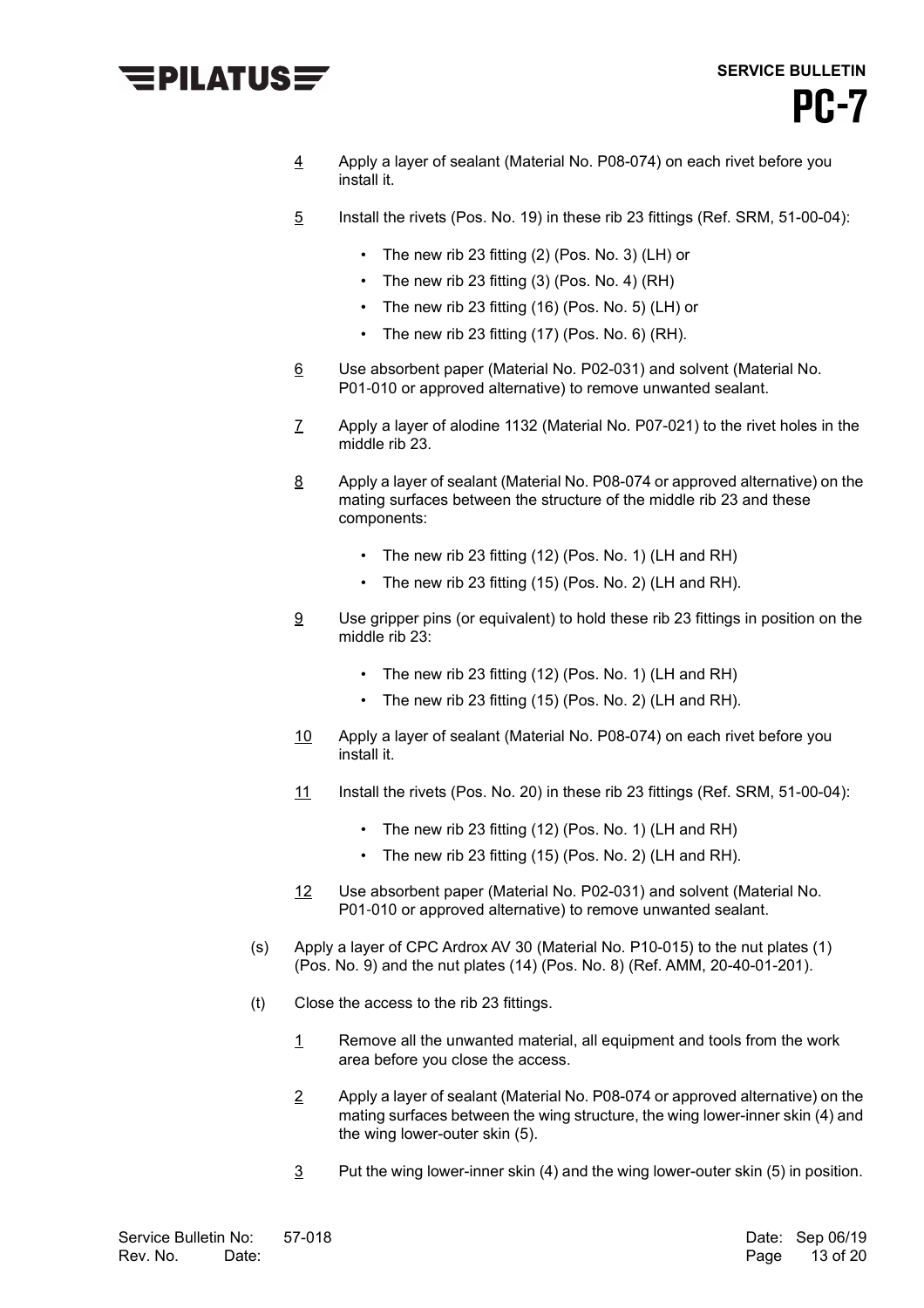

- $\frac{4}{1}$  Use gripper pins (or equivalent) to hold the wing lower-inner skin (4) and the wing lower-outer skin (5) in position.
- 5 Apply a layer of sealant (Material No. P08-074) on each rivet before you install it.
- 6 Install the rivets (Refer to Table 1 and Figure 1, Sheet 2 for the rivet installation data and SRM, 51-00-04)).

| <b>IDENT</b> | <b>DESCRIPTION</b>                                               | Qty                | <b>REMARKS</b>                                                                                                                                              |
|--------------|------------------------------------------------------------------|--------------------|-------------------------------------------------------------------------------------------------------------------------------------------------------------|
| A            | Rivet - Cherrymax                                                | 51<br>14           | Kit Pos. No. 21<br>Kit Pos. No. 22*<br>*Alternate Rivet length to be<br>determined on installation                                                          |
| B            | Rivet - Cherrymax                                                | 6                  | Kit Pos. No. 23                                                                                                                                             |
| С            | Rivet – Cherrymax                                                | 30                 | Kit Pos. No. 24                                                                                                                                             |
| D            | Rivet - Solid<br>Rivet - Solid<br>Rivet - Solid<br>Rivet - Solid | 20<br>10<br>1<br>1 | Kit Pos. No. 15<br>Kit Pos. No. $16*$<br>Kit Pos, No. $17^*$<br>Kit Pos. No. 18 <sup>*</sup><br>*Alternate Rivet length to be<br>determined on installation |

Table 1 - Rivet Installation Data

- 7 Use absorbent paper (Material No. P02-031) and solvent (Material No. P01-010 or approved alternative) to remove unwanted sealant.
- (u) Install the aileron outboard-bearing support:
	- 1 Apply a layer of the corrosion preventative (Material No. P04-012) to the plain shank of the bolts (9) and (10).
	- 2 Put the aileron outboard-bearing support (6) and aileron trim shims (if installed) in position.
		- **NOTE:** Make sure you install the aileron trim shims in the positions noted in the removal procedure.
	- 3 Put the washers (8) and, if applicable, the bonding strap (7) on the bolts (9).
	- 4 Put the bolts (9) into the hole and turn the bolts (9) with your fingers until you can feel it has engaged the thread of the nut plates (1).
	- 5 Continue to turn the bolts (9) with a torque wrench and measure the torque necessary to turn the bolts (9) (run-down torque).
	- 6 Torque the bolts (9) to 2.3 and 2.9 Nm (20 and 25 lb in.) plus the run-down torque.
	- 7 Put the washers (11) on the bolts (10).
	- $8$  Put the bolts (10) into the hole and turn the bolts (10) with your fingers until you can feel it has engaged the thread of the nut plates (14).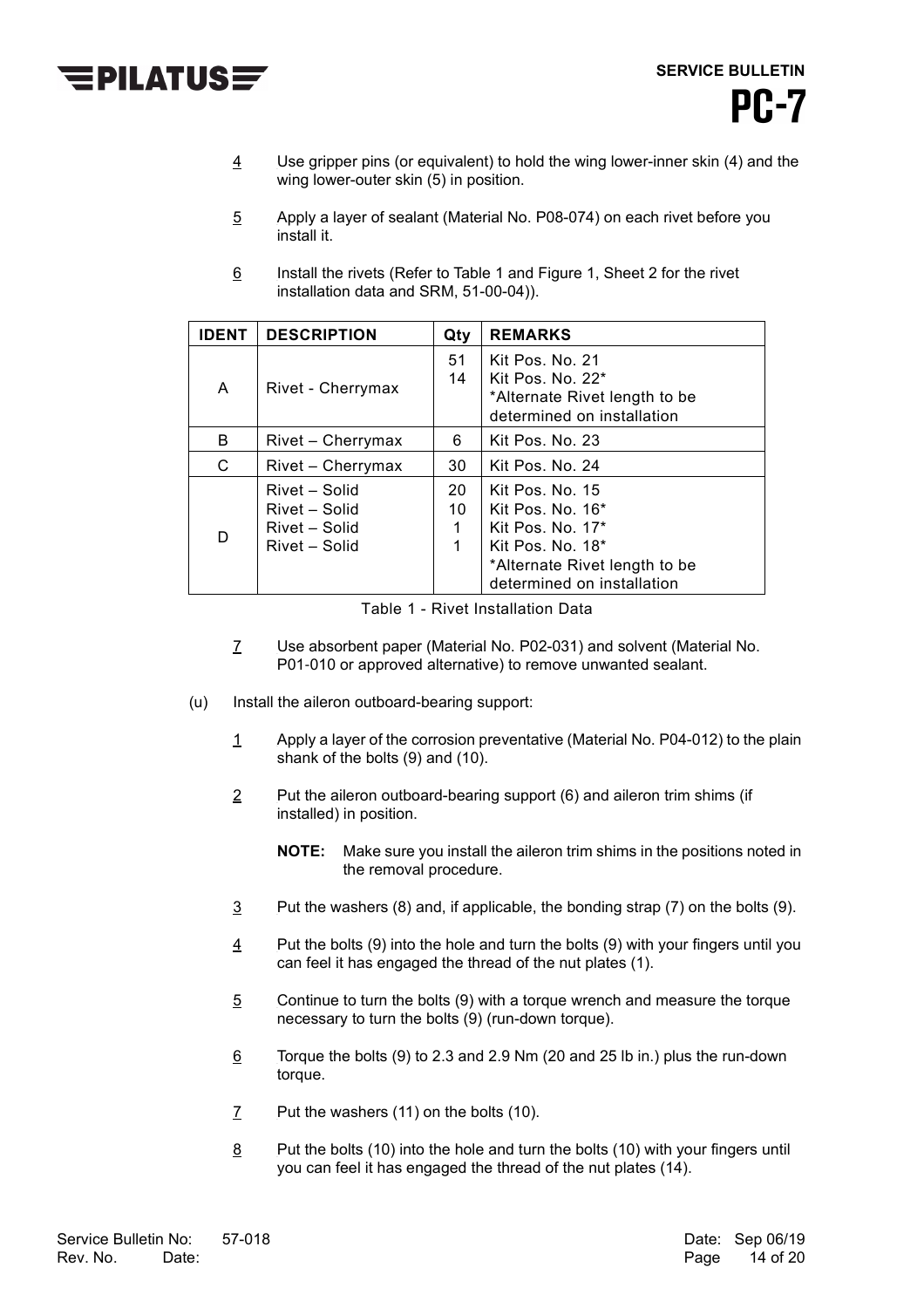

- 9 Continue to turn the bolts (10) with a torque wrench and measure the torque necessary to turn the bolts (10) (run-down torque).
- 10 Torque the bolts (10) to 2.3 and 2.9 Nm (20 and 25 lb in.) plus the run-down torque.
- (v) Clean the work area with absorbent paper (Material No. P02-031) made moist with the solvent (Material No. P01-010).
- (w) Apply a layer of the primer (Material No. P07-007) to all the rivet heads (Ref. SRM, 51-20-02).
- (x) Repair the aircraft paint finish (Ref. SRM, 51-20-03).

#### **C. Job Close-Up**

- (1) Remove all equipment, materials and tools from the work area. Make sure that the work area is clean.
- (2) Install the left and/or right aileron (Ref. AMM, 27-10-01, Page Block 401).
- (3) Remove the warning signs from the front and rear cockpits.

#### **D. Documentation**

- (1) Make an entry in the Aircraft Logbook that this Service Bulletin has been incorporated.
- (2) Use the Service Bulletin Evaluation Sheet and report your results and the serial number of the aircraft to Pilatus.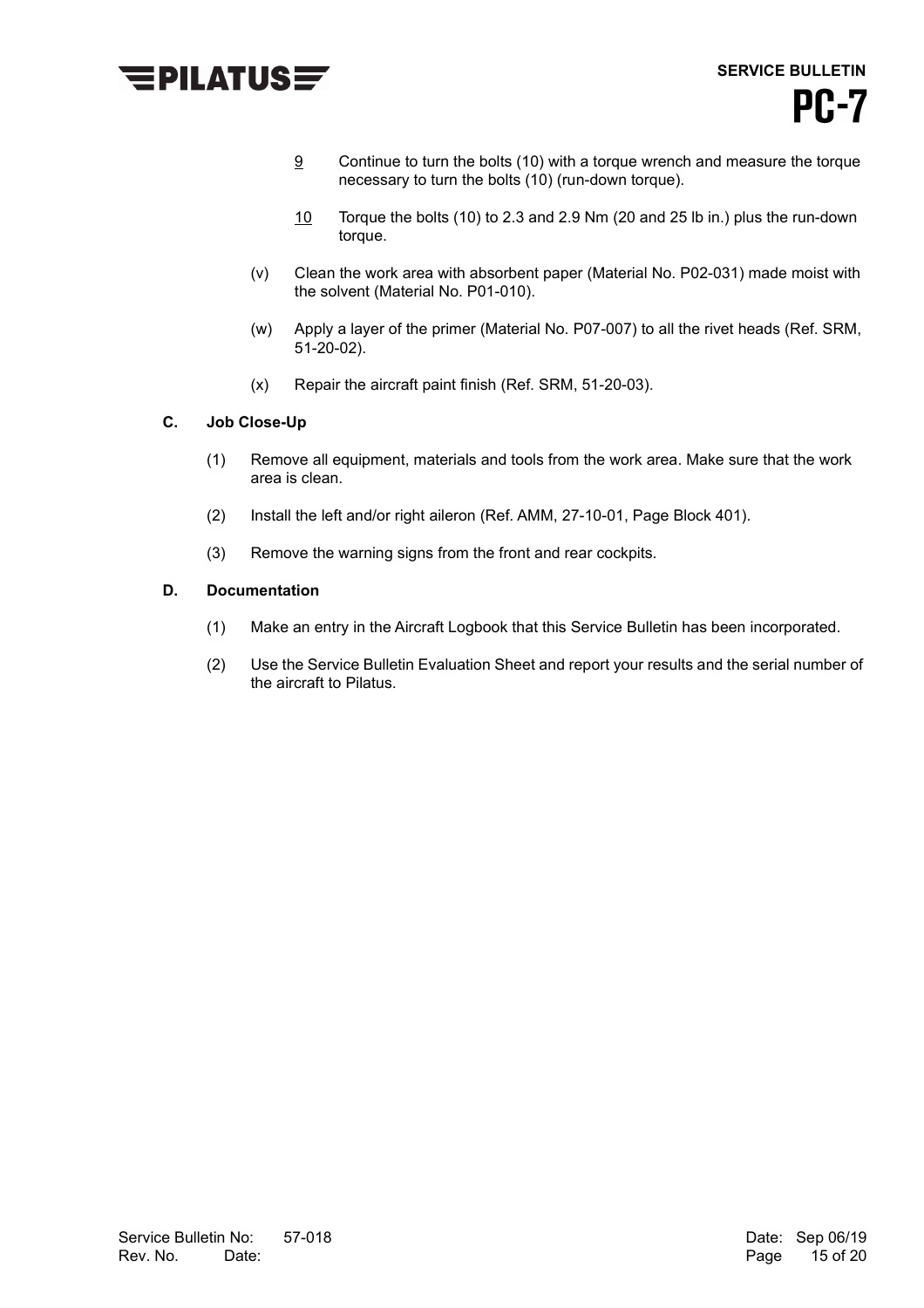



INTENTIONALLY BLANK

Service Bulletin No: 57-018<br>
Rev. No. Date: Sep 06/19<br>
Rev. No. Date: 20 Rev. No. Date: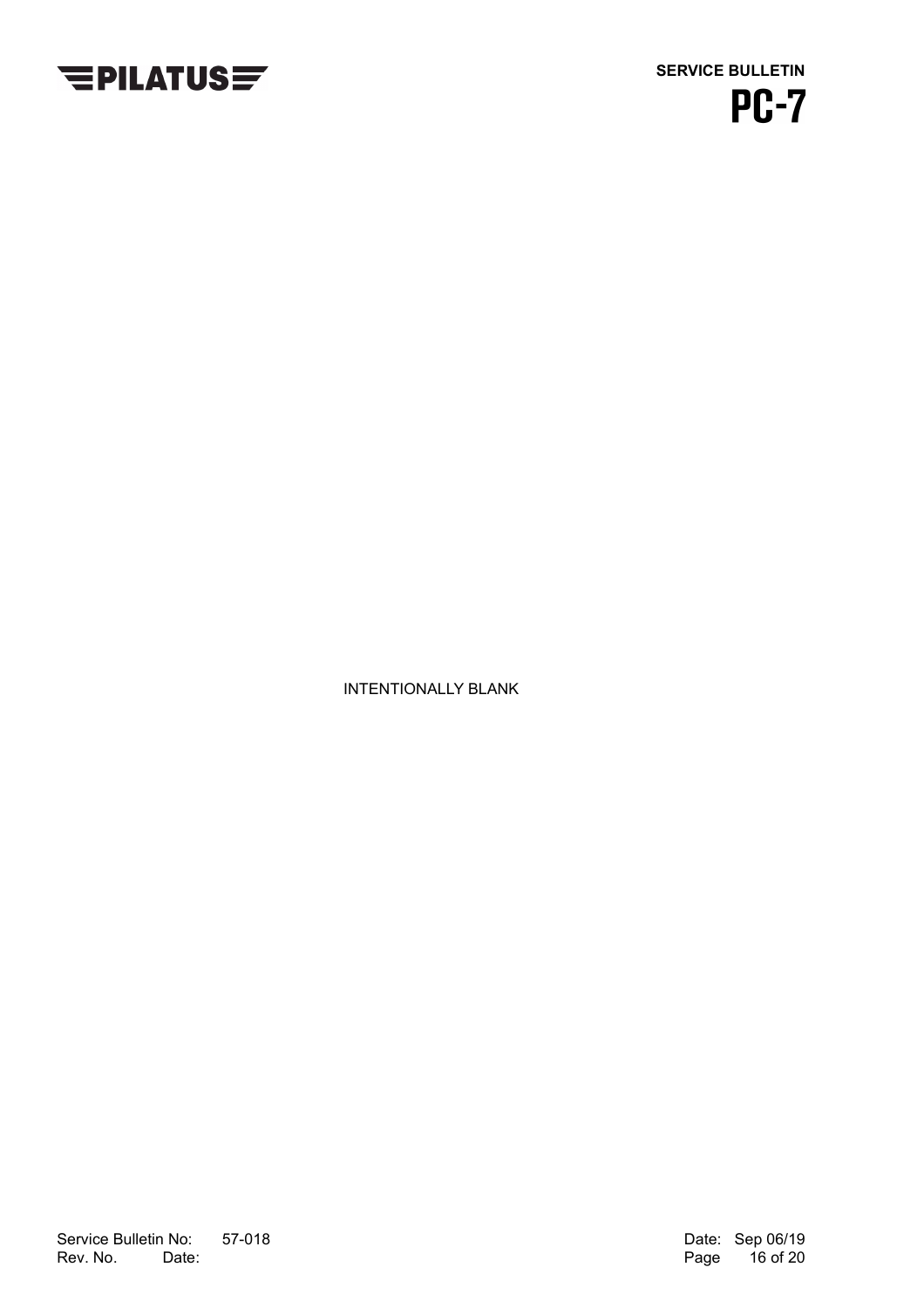

**SERVICE BULLETIN PC-7** 





Installation of the LH and RH Wing Middle Ribs 23 Figure 1 (Sheet 1 of 2)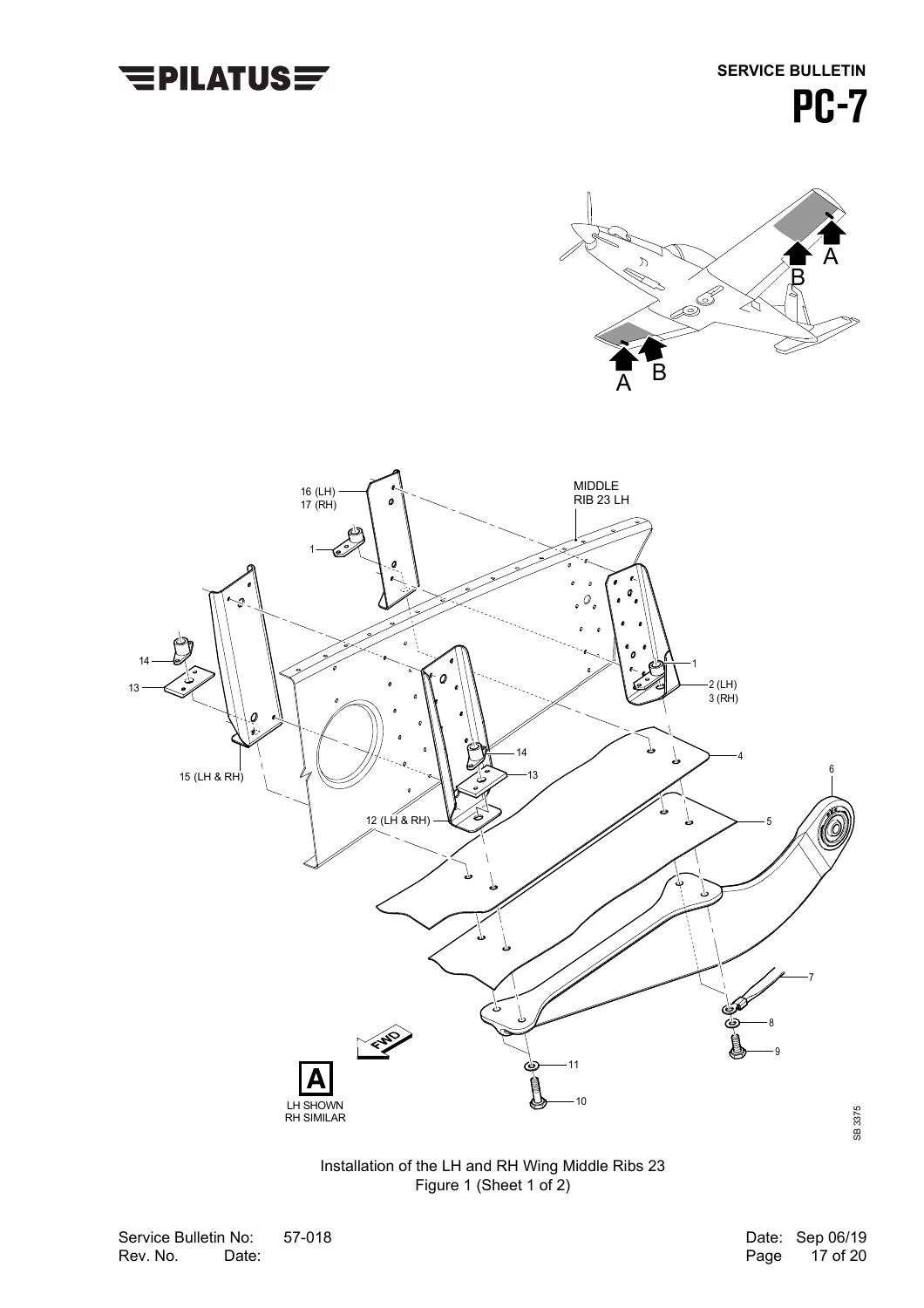

**SERVICE BULLETIN PC-7** 



Installation of the LH and RH Wing Middle Ribs 23 Figure 1 (Sheet 2 of 2)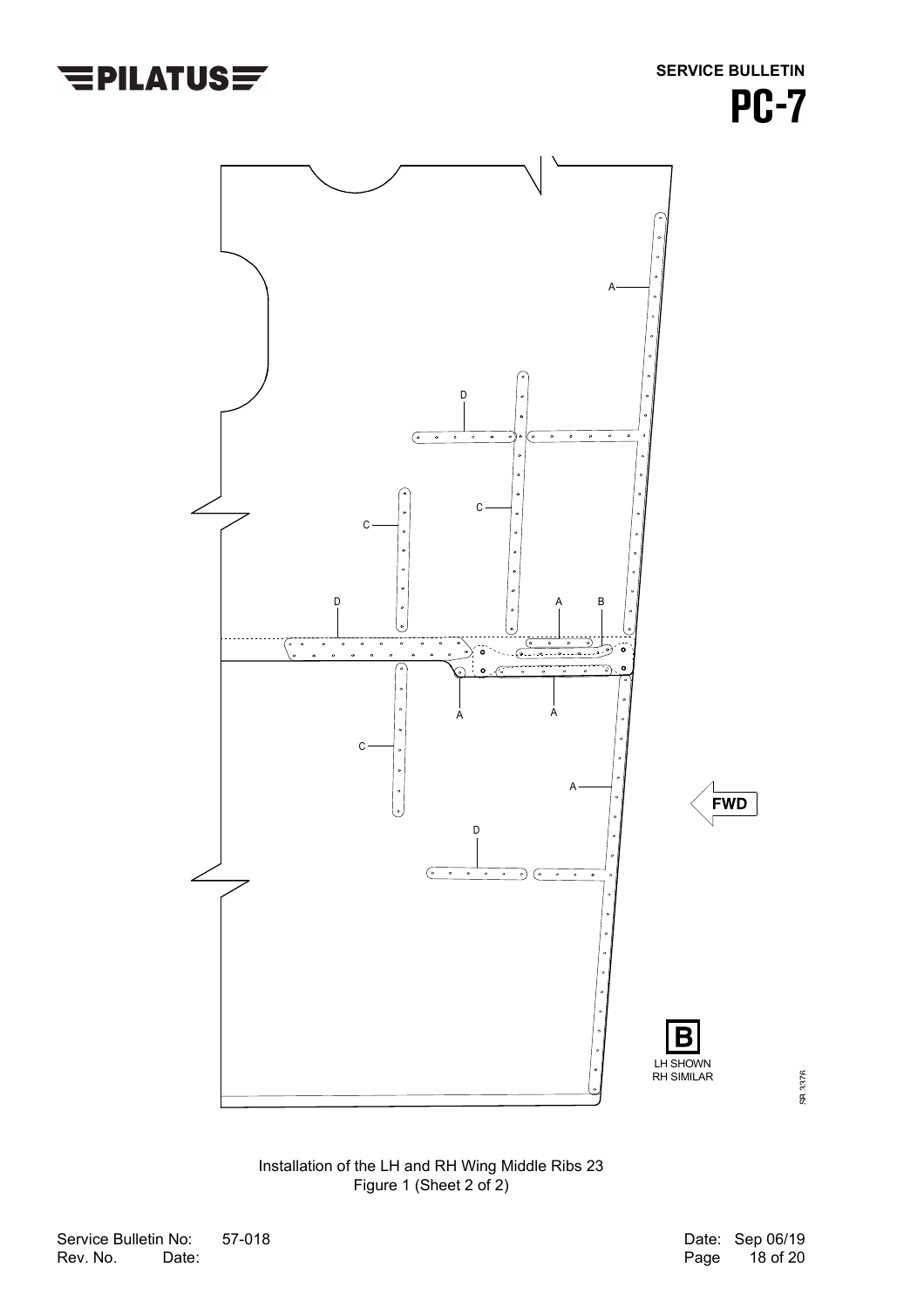

| <b>SERVICE BULLETIN EVALUATION SHEET FOR SB No. 57-018</b> |                                                                                                                            |                                                        |            |                       |  |                                                                                             |
|------------------------------------------------------------|----------------------------------------------------------------------------------------------------------------------------|--------------------------------------------------------|------------|-----------------------|--|---------------------------------------------------------------------------------------------|
| <b>Title</b>                                               | <b>Wings - Wing Structure</b><br>Replacement of the Angle Brackets Installed on the LH and RH<br><b>Wing Middle Rib 23</b> |                                                        |            |                       |  |                                                                                             |
| <b>Customer</b>                                            |                                                                                                                            |                                                        |            |                       |  |                                                                                             |
| <b>Service Center</b>                                      |                                                                                                                            |                                                        |            |                       |  |                                                                                             |
|                                                            |                                                                                                                            | <b>EMBODIMENT REPORTING</b>                            |            |                       |  |                                                                                             |
|                                                            | This SB has been embodied:                                                                                                 |                                                        |            | On the entire fleet   |  |                                                                                             |
|                                                            |                                                                                                                            |                                                        |            | <b>Only partially</b> |  | Provide embodiment details per aircraft (use additional copies of this table, if necessary) |
|                                                            |                                                                                                                            |                                                        |            |                       |  |                                                                                             |
| <b>MSN</b>                                                 |                                                                                                                            | <b>Flying Hours</b>                                    | <b>MSN</b> |                       |  | <b>Flying Hours</b>                                                                         |
|                                                            |                                                                                                                            |                                                        |            |                       |  |                                                                                             |
|                                                            |                                                                                                                            |                                                        |            |                       |  |                                                                                             |
|                                                            |                                                                                                                            |                                                        |            |                       |  |                                                                                             |
|                                                            |                                                                                                                            |                                                        |            |                       |  |                                                                                             |
| Additional embodiment comments/findings                    |                                                                                                                            |                                                        |            |                       |  |                                                                                             |
|                                                            |                                                                                                                            |                                                        |            |                       |  |                                                                                             |
|                                                            |                                                                                                                            | <b>EDITORIAL COMMENTS</b>                              |            |                       |  |                                                                                             |
|                                                            |                                                                                                                            | (procedure, kit quality, suggested improvements, etc.) |            |                       |  |                                                                                             |
|                                                            |                                                                                                                            |                                                        |            |                       |  |                                                                                             |
| Signature<br>Name<br>Date                                  |                                                                                                                            |                                                        |            |                       |  |                                                                                             |
|                                                            |                                                                                                                            |                                                        |            |                       |  |                                                                                             |
| Please complete and forward this form to:                  |                                                                                                                            |                                                        |            |                       |  |                                                                                             |
| Pilatus Aircraft LTD,                                      |                                                                                                                            |                                                        |            |                       |  |                                                                                             |
| Customer Technical Support (MCC),<br>P.O. BOX 992,         |                                                                                                                            |                                                        |            |                       |  |                                                                                             |
| 6371 Stans, Switzerland                                    |                                                                                                                            |                                                        |            |                       |  |                                                                                             |
| Fax: +41 (0)41 619 6773                                    |                                                                                                                            |                                                        |            |                       |  |                                                                                             |
| Email: Techsupport@pilatus-aircraft.com                    |                                                                                                                            |                                                        |            |                       |  |                                                                                             |

## **SERVICE BULLETIN EVALUATION SHEET**